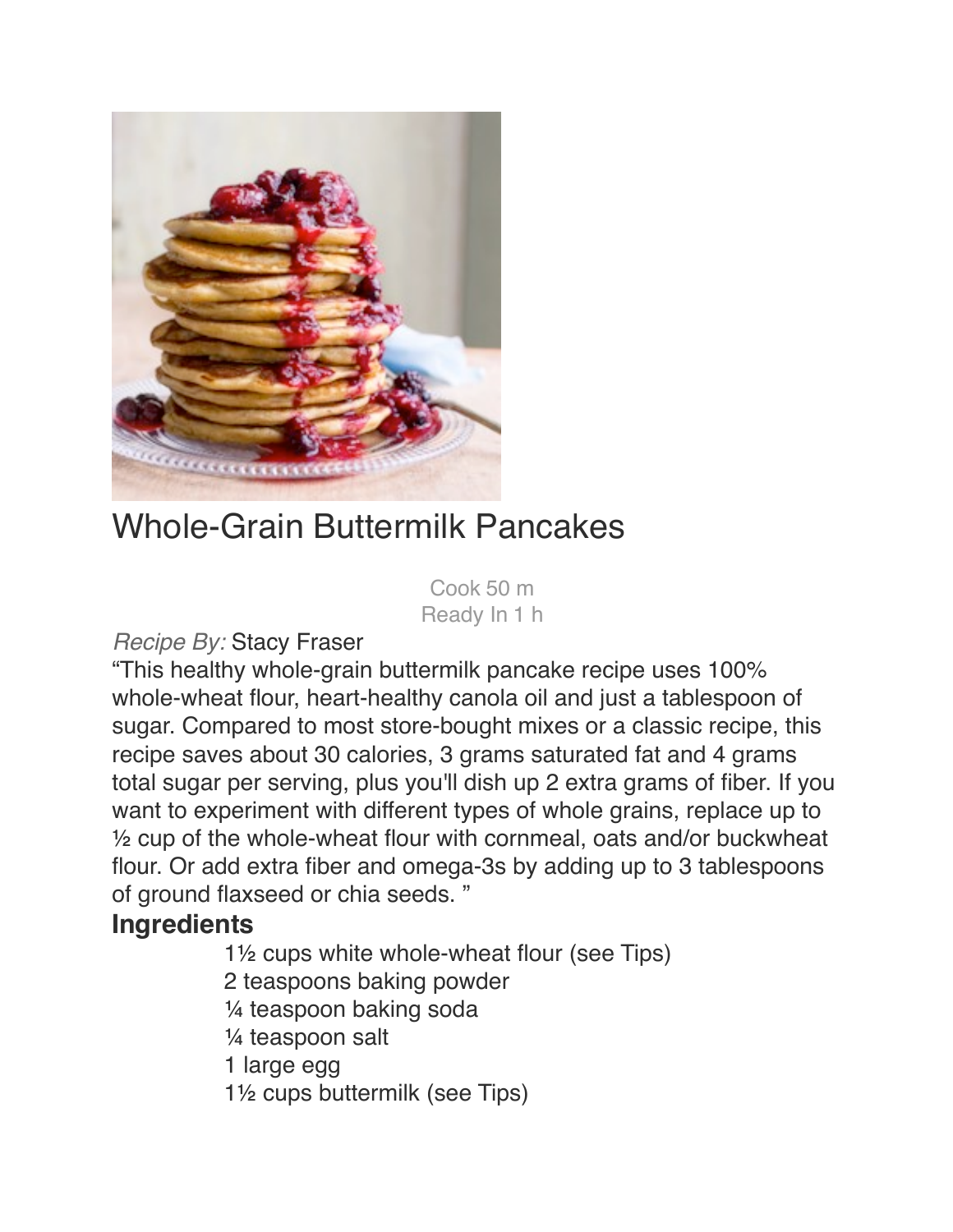- 2 tablespoons canola oil
- 1 tablespoon sugar
- 1 teaspoon vanilla extract

# **Directions**

" " **1**

Whisk flour, baking powder, baking soda and salt in a large bowl. Whisk egg, buttermilk, oil, sugar and vanilla in a medium bowl. Make a well in the center of the dry ingredients, add the wet ingredients and whisk just until combined. Resist overmixing—it will make the pancakes tough.

### $2<sup>1</sup>$

Let the batter sit, without stirring, for 10 to 15 minutes. As the batter rests, the baking powder forms bubbles that create fluffy pancakes and the gluten in the flour relaxes to make them more tender.

" " **3**

Coat a large nonstick skillet or griddle with cooking spray; heat over medium heat. Without stirring the batter, measure out pancakes using about ¼ cup batter per pancake and pour into the pan (or onto the griddle). Cook until the edges are dry and you see bubbles on the surface, 2 to 4 minutes. Flip and cook until golden brown on the other side, 2 to 4 minutes more. Repeat with the remaining batter, coating the pan with cooking spray and reducing the heat as needed.

**Make Ahead Tip:** To make ahead: The mixture of dry ingredients can be stored airtight for up to 1 month; the batter can be refrigerated for up to 1 day; cooked pancakes can be frozen airtight, in a single layer, for up to 3 months. Reheat in the microwave or oven.

 **Tips:** White whole-wheat flour, made from a special variety of white wheat, is light in color and flavor but has the same nutritional properties as regular whole-wheat flour. No buttermilk? You can make "sour milk" as a substitute: mix 1